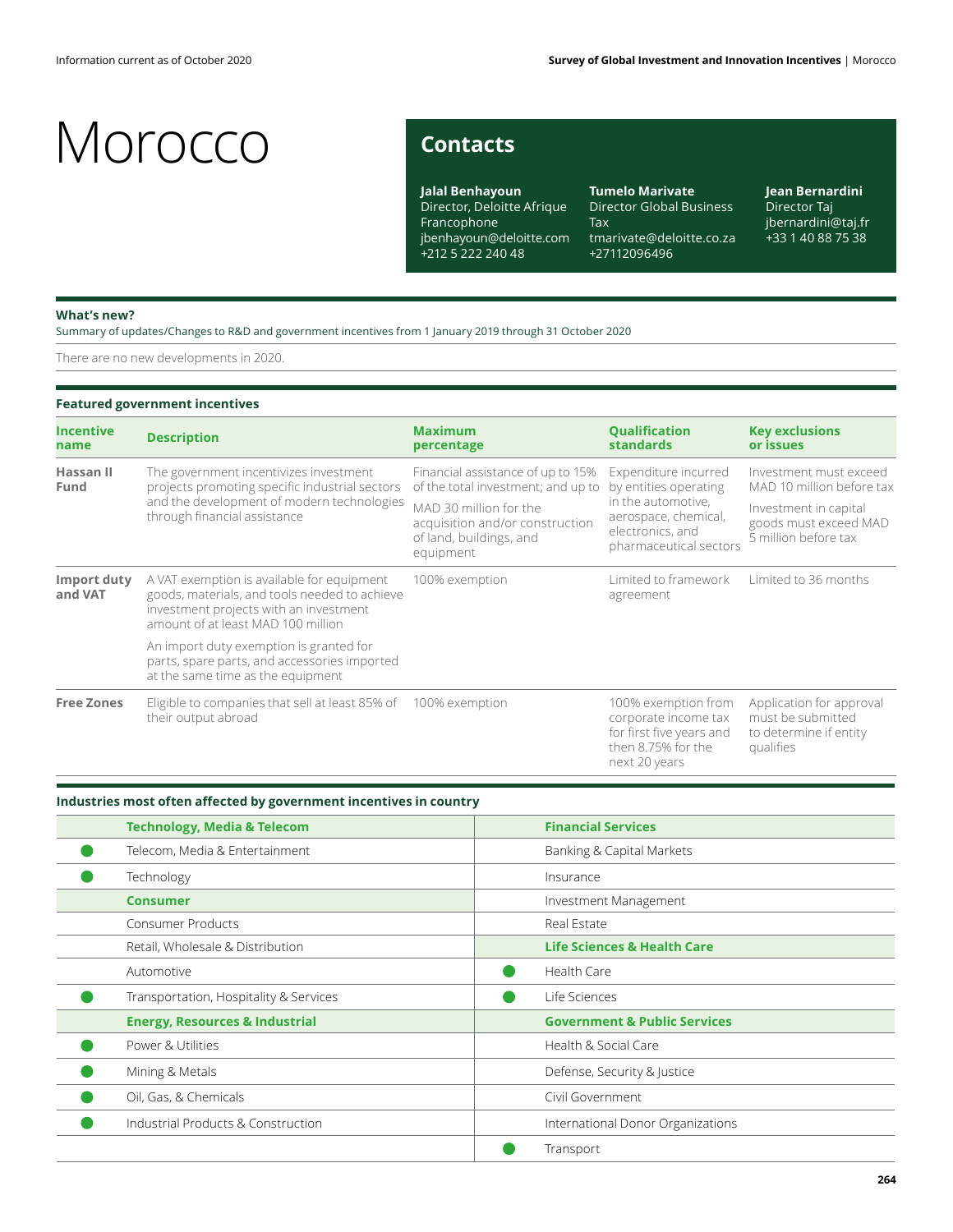## **Morocco**

## **Contacts**

**Jalal Benhayoun** Director, Deloitte Afrique Francophone jbenhayoun@deloitte.com +212 5 222 240 48

**Tumelo Marivate**  Director Global Business Tax tmarivate@deloitte.co.za +27112096496

**Jean Bernardini** Director Taj jbernardini@taj.fr +33 1 40 88 75 38

| <b>Type</b>                              | <b>National</b><br>incentive? | State.<br>provincial,<br>regional<br>or local<br>incentives? <sup>1</sup> | <b>Filing</b><br>deadlines<br>imposed? | Is the claim<br>made in<br>advance or<br>arrears? <sup>2</sup> | <b>Nature of</b><br>incentive | <b>Maximum benefit</b><br>available to large<br>enterprises                                                                                                    | <b>Maximum benefit</b><br>available to small<br>and medium-sized<br>enterprises                                                                                |
|------------------------------------------|-------------------------------|---------------------------------------------------------------------------|----------------------------------------|----------------------------------------------------------------|-------------------------------|----------------------------------------------------------------------------------------------------------------------------------------------------------------|----------------------------------------------------------------------------------------------------------------------------------------------------------------|
| <b>Innovation</b>                        |                               |                                                                           |                                        |                                                                |                               |                                                                                                                                                                |                                                                                                                                                                |
| <b>R&amp;D</b> grant<br>(national or EU) |                               |                                                                           |                                        | Arrears                                                        | Reimbursement<br>of costs     | 100% of R&D costs<br>incurred <sup>3</sup>                                                                                                                     | 100% of R&D costs<br>incurred <sup>3</sup>                                                                                                                     |
| <b>Investment</b>                        |                               |                                                                           |                                        |                                                                |                               |                                                                                                                                                                |                                                                                                                                                                |
| <b>Hassan II Fund</b>                    |                               |                                                                           |                                        | Arrears                                                        | Tax credit                    | 15% of the total<br>investment and<br>MAD 30 million for<br>the acquisition and/<br>or construction of<br>land, buildings, and<br>equipment goods <sup>4</sup> | 15% of the total<br>investment and<br>MAD 30 million for<br>the acquisition and/<br>or construction of<br>land, buildings, and<br>equipment goods <sup>4</sup> |
| Import duty and<br><b>VAT exemption</b>  |                               |                                                                           |                                        | Arrears                                                        | Tax credit                    | 100% exemption                                                                                                                                                 | 100% exemption                                                                                                                                                 |
| <b>Export promotion</b>                  |                               |                                                                           |                                        | Arrears                                                        | Tax credit                    | Five-year corporate tax<br>exemption; thereafter, a<br>reduced rate of 17.5%                                                                                   | Five-year corporate tax<br>exemption; thereafter,<br>a reduced rate of 17.5%                                                                                   |
| <b>Special Economic Zones</b>            |                               |                                                                           |                                        |                                                                |                               |                                                                                                                                                                |                                                                                                                                                                |
|                                          |                               |                                                                           |                                        |                                                                |                               | Unlimited VAT<br>and customs duty<br>exemptions <sup>5</sup>                                                                                                   | Unlimited VAT<br>and customs duty<br>exemptions <sup>5</sup>                                                                                                   |
| <b>Free Zones</b>                        |                               |                                                                           |                                        | Arrears                                                        | Tax credit                    | Five-year corporate<br>income tax exemption;<br>thereafter, a reduced<br>rate of 8.75% for<br>20 years                                                         | Five-year corporate<br>income tax<br>exemption; thereafter,<br>a reduced rate of<br>8.75% for 20 years                                                         |

Notes:

1. Green means that this incentive is currently in effect. Yellow means that the incentive has limited applicability, i.e., the requirements for this incentive limit its value to most companies. Red means that there is no incentive.

2. If the response is advance, this means that the government must approve the award of the incentive prior to the commencement/completion of the project/activity. If the response is arrears, this means that the award of the incentive is determined at the end of the tax period or after the completion of the qualifying project or activity. Most tax incentives are considered to be claimed in arrears because they are reported on tax returns.

3. Limited to entities approved for support under the Industrial and Investment Development Fund

4. Limited to automotive, aerospace, chemical, electronics, and pharmaceutical sectors

5. Free zone benefits limited to companies that sell 85% of their production abroad